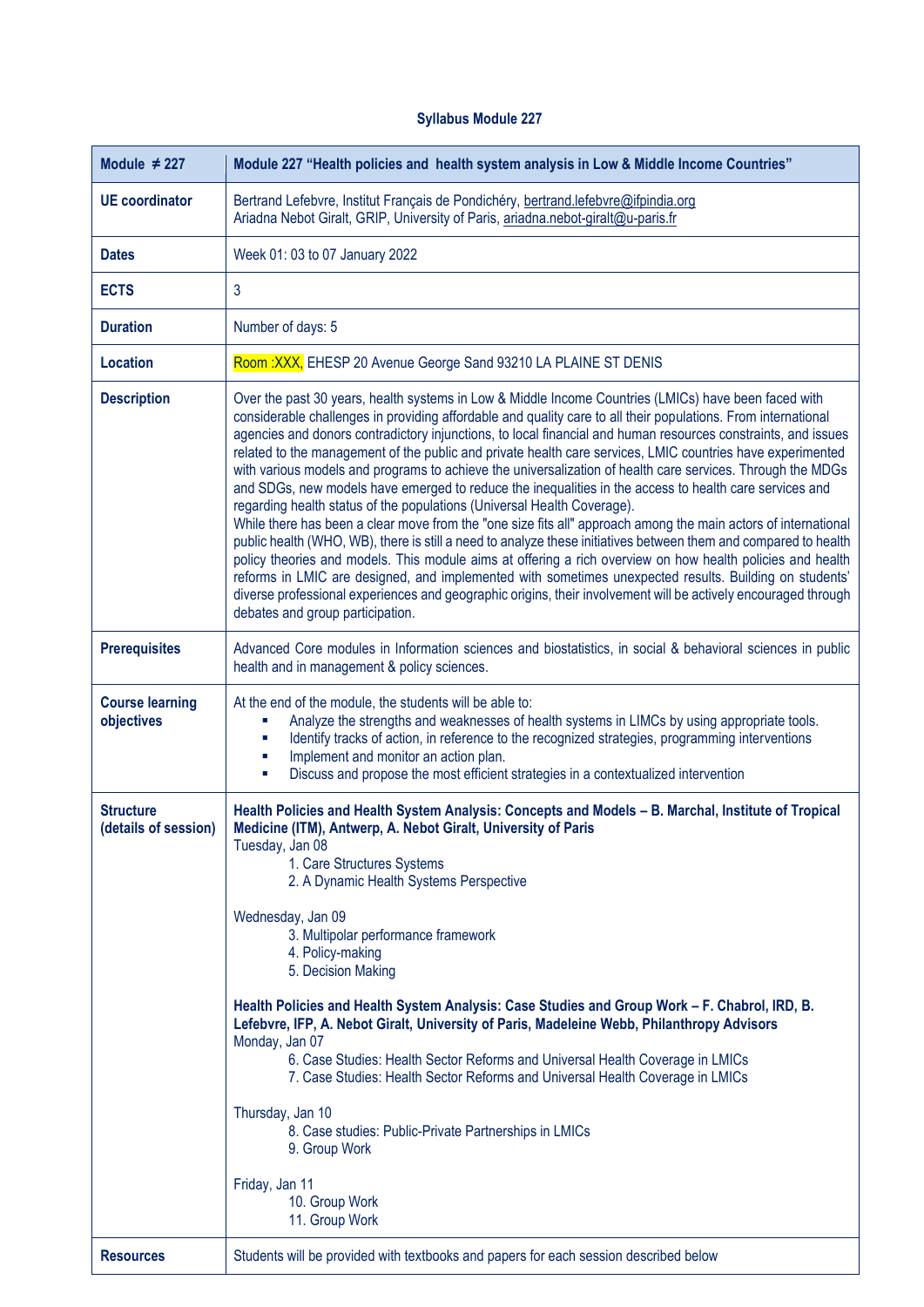| <b>Course</b><br>requirement        | Students are expected to attend all lectures and group works. Students will be required to arrive to each class<br>well prepared by reading materials provided on REAL, online course EHESP platform.<br>Beyond 4:00 pm, attendance to group works is not required but permitted for preparing the final presentation.                                                                                                                                                                                                                                                                                                                                                                                                                                                                                                                                                         |
|-------------------------------------|--------------------------------------------------------------------------------------------------------------------------------------------------------------------------------------------------------------------------------------------------------------------------------------------------------------------------------------------------------------------------------------------------------------------------------------------------------------------------------------------------------------------------------------------------------------------------------------------------------------------------------------------------------------------------------------------------------------------------------------------------------------------------------------------------------------------------------------------------------------------------------|
| <b>Grading</b><br>and<br>assessment | 1- Exam: (MCQ, short answers, T/F) based on the content of the lectures (50%)<br>2- Group work: Student's presentations and executive summary (50%)                                                                                                                                                                                                                                                                                                                                                                                                                                                                                                                                                                                                                                                                                                                            |
|                                     | All team members will receive the same grade except if it is clear that a student has not participated<br>effectively (attended and contributed to meetings; made timely, helpful contributions; been constructive, etc.).<br>In that case, the student's grade will be lowered accordingly.                                                                                                                                                                                                                                                                                                                                                                                                                                                                                                                                                                                   |
| <b>Course policy</b>                | <b>Attendance &amp; punctuality</b><br>Regular and punctual class attendance is a prerequisite for receiving credit in a course. Students are<br>expected to attend each class. Attendance will be taken at each class.<br>The obligations of attendance and punctuality cover every aspect of the course: - lectures, conferences, group<br>projects, assessments, examinations, as described in EHESP Academic Regulations http://mph.ehesp.fr<br>EHESP Academic Regulation Article. 3).<br>If students are not able to make it to class, they are required to send an email to the instructor and to the MPH<br>program coordinating team explaining their absence prior to the scheduled class date. All supporting<br>documents are provided to the end-of-year panel.                                                                                                    |
|                                     | Students who miss class are responsible for content. Any student who misses a class has the responsibility for<br>obtaining copies of notes, handouts and assignments. If additional assistance is still necessary, an appointment<br>should be scheduled with the instructor. Class time is not to be used to go over material with students who<br>have missed class.                                                                                                                                                                                                                                                                                                                                                                                                                                                                                                        |
|                                     | Lateness: Students who are more than 10 minutes late may be denied access to a class. Repeated late arrivals<br>may be counted as absences (See http://mph.ehesp.fr EHESP Academic Regulation Article. 3 Attendance &<br>Punctuality)                                                                                                                                                                                                                                                                                                                                                                                                                                                                                                                                                                                                                                          |
|                                     | Maximum absences authorized & penalty otherwise<br>Above 20% of absences will be designated a fail for a given class. The students will be entitled to be<br>reassessed in any failed component(s). If they undertake a reassessment or they retake a module this means<br>that they cannot normally obtain more than the minimum pass mark (i.e. 10 out of 20)                                                                                                                                                                                                                                                                                                                                                                                                                                                                                                                |
|                                     | <b>Exceptional circumstances</b><br>Absence from any examination or test, or late submission of assignments due to illness, psychological<br>problems, or exceptional personal reasons must be justified; otherwise, students will be penalized, as above<br>mentioned. Students must directly notify their professor or the MPH academic secretariat before the exam or<br>before the assignment deadline. Before accepting the student's justification, the professor or the MPH<br>academic secretariat has the right to request either a certificate from the attending physician or from a<br>psychologist, or from any other relevant person (See http://mph.ehesp.fr EHESP Academic Regulation Article<br>4 Examinations).                                                                                                                                              |
|                                     | Courtesy: All cell phones/pages MUST be turned off during class time.<br>Students are required to conduct themselves according to professional standards, eating during class time is<br>not permitted during class time, such as course or group work.                                                                                                                                                                                                                                                                                                                                                                                                                                                                                                                                                                                                                        |
| <b>Valuing diversity</b>            | Diversity enriches learning. It requires an atmosphere of inclusion and tolerance, which oftentimes challenges<br>our own closely-held ideas, as well as our personal comfort zones. The results, however, create a sense of<br>community and promote excellence in the learning environment. This class will follow principles of inclusion,<br>respect, tolerance, and acceptance that support the values of diversity. Diversity includes consideration of: (1)<br>life experiences, including type, variety, uniqueness, duration, personal values, political viewpoints, and<br>intensity; and (2) factors related to "diversity of presence," including, among others, age, economic<br>circumstances, ethnic identification, family educational attainment, disability, gender, geographic origin,<br>maturity, race, religion, sexual orientation and social position. |
| <b>Course evaluation</b>            | EHESP requests that you complete a course evaluation at the end of the school year. Your responses will be<br>anonymous, with feedback provided in the aggregate. Open-ended comments will be shared with instructors,<br>but not identified with individual students. Your participation in course evaluation is an expectation, since<br>providing constructive feedback is a professional obligation. Feedback is critical, moreover, to improving the<br>quality of our courses, as well as for instructor assessment.                                                                                                                                                                                                                                                                                                                                                     |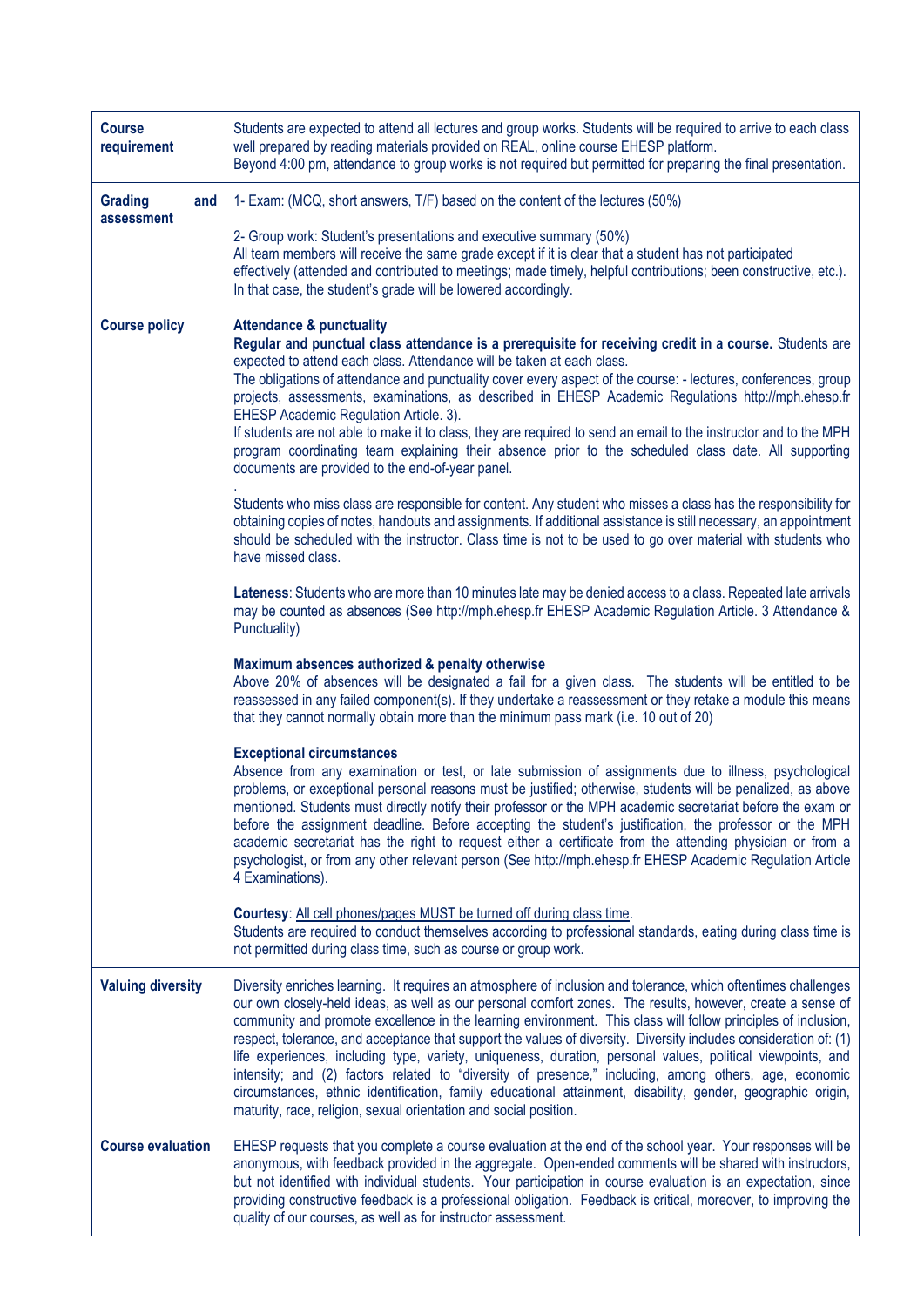| Sessions 1-5               | Module 227 "Health policies and health system analysis in Low & Middle Income Countries"                                                                                                                                                                                                                                                                                                                                                                                                                                                                                                                                                                                                                                                                                                                                                                                                                                                                 |
|----------------------------|----------------------------------------------------------------------------------------------------------------------------------------------------------------------------------------------------------------------------------------------------------------------------------------------------------------------------------------------------------------------------------------------------------------------------------------------------------------------------------------------------------------------------------------------------------------------------------------------------------------------------------------------------------------------------------------------------------------------------------------------------------------------------------------------------------------------------------------------------------------------------------------------------------------------------------------------------------|
| <b>Session Title</b>       | <b>Health Policies and Health System Analysis: Concepts and Models</b>                                                                                                                                                                                                                                                                                                                                                                                                                                                                                                                                                                                                                                                                                                                                                                                                                                                                                   |
| Lecturer                   | Bruno MARCHAL, Associate Professor, Institute of Tropical Medicine, Antwerp<br>BMarchal@itg.be<br>Ariadna Nebot Giralt, GRIP, University of Paris, ariadna.nebot-giralt@u-paris.fr                                                                                                                                                                                                                                                                                                                                                                                                                                                                                                                                                                                                                                                                                                                                                                       |
| Session outline            | Health System Analysis: Care, Structures, Systems<br>A Dynamic Health Systems Perspective<br>Multipolar Performance Framework<br>Policy-making<br><b>Decision Making</b><br>Different concepts and models that are at the heart of health policies and health systems analysis<br>will be discussed. What kind of "good" is health care? What kind of goals do we assign to health<br>systems? What principles guide health service organization? What is performance in health care?<br>How do we assess performance? How do different levels of policy and health systems interact? How<br>do we build consensus in the framing of health policies and health programs?<br>Students will be provided with original conceptual frameworks designed at the Institute of Tropical<br>Medicine (Antwerp) to analyze health care organization and health policies in the context of LMIC<br>(Multipolar Performance Framework, Dynamic Health Perspective). |
| <b>Learning Objectives</b> | Analyze the strengths and weaknesses of health systems in developing countries by using<br>appropriate tools.<br>Discuss and propose the most efficient strategies in a contextualized intervention.                                                                                                                                                                                                                                                                                                                                                                                                                                                                                                                                                                                                                                                                                                                                                     |
| Reading                    | Glouberman, S., Zimmerman, B. (2002). Complicated and complex systems: what would successful reform of<br>Medicare look like? Commission on the Future of Health Care in Canada, Discussion Paper n°8<br>Snowden, D. J., & Boone, M. E. (2007). A leader's framework for decision making. Harvard business review,<br>85(11), 68.<br>Marchal et al., 2014, Building on the EGIPPS performance assessment: the multipolar framework as a<br>heuristic to tackle the complexity of performance of public service oriented health care organisations, BMC<br>Public Health, 14:378, http://www.biomedcentral.com/1471-2458/14/378<br>Van Olmen, J., Criel, B., Bhojani, U., Marchal, B., Van Belle, S., Chenge, F., & Kegels, G. (2012). The Health<br>System Dynamics Framework: The introduction of an analytical model for health system analysis and its<br>application to two case-studies. Health Culture and Society, 2(1), 1-21.                    |
| <b>Duration</b>            | 12 hours                                                                                                                                                                                                                                                                                                                                                                                                                                                                                                                                                                                                                                                                                                                                                                                                                                                                                                                                                 |
| <b>Dates</b>               | Tuesday January 8 <sup>th</sup> 2022, 9.00 a.m.-12.00 a.m. & 1:00 pm to 4:00 pm<br>Wednesday January 9th 2022, 9.00 a.m.-12.00 a.m. & 1:00 pm to 4:00 pm                                                                                                                                                                                                                                                                                                                                                                                                                                                                                                                                                                                                                                                                                                                                                                                                 |
| <b>Training methods</b>    | Lecture, group work<br>Active participation of the students                                                                                                                                                                                                                                                                                                                                                                                                                                                                                                                                                                                                                                                                                                                                                                                                                                                                                              |
| Validation                 | Final exam will account for 50% of the module grade.                                                                                                                                                                                                                                                                                                                                                                                                                                                                                                                                                                                                                                                                                                                                                                                                                                                                                                     |

| Sessions 6-11        | Module 227 "Health policies and health system analysis in Low & Middle Income Countries"                                                                                                                                                                                                                                                                                                                   |
|----------------------|------------------------------------------------------------------------------------------------------------------------------------------------------------------------------------------------------------------------------------------------------------------------------------------------------------------------------------------------------------------------------------------------------------|
| <b>Session Title</b> | <b>Health Policies and Health System Analysis: Case Studies</b>                                                                                                                                                                                                                                                                                                                                            |
| Lecturer             | Fanny CHABROL, Researcher, Institut de Recherche pour le Développement, Paris,<br>fanny.chabrol@ird.fr<br>Bertrand LEFEBVRE, Researcher, Institut Français de Pondichéry, Pondicherry (India),<br>bertrand.lefebvre@ifpindia.org<br>Ariadna Nebot Giralt, Scientific Coordinator, GRIP, University of Paris<br>ariadna.nebot-giralt@u-paris.fr<br>Madeleine WEBB, Consultant, Philanthropy Advisors, Paris |